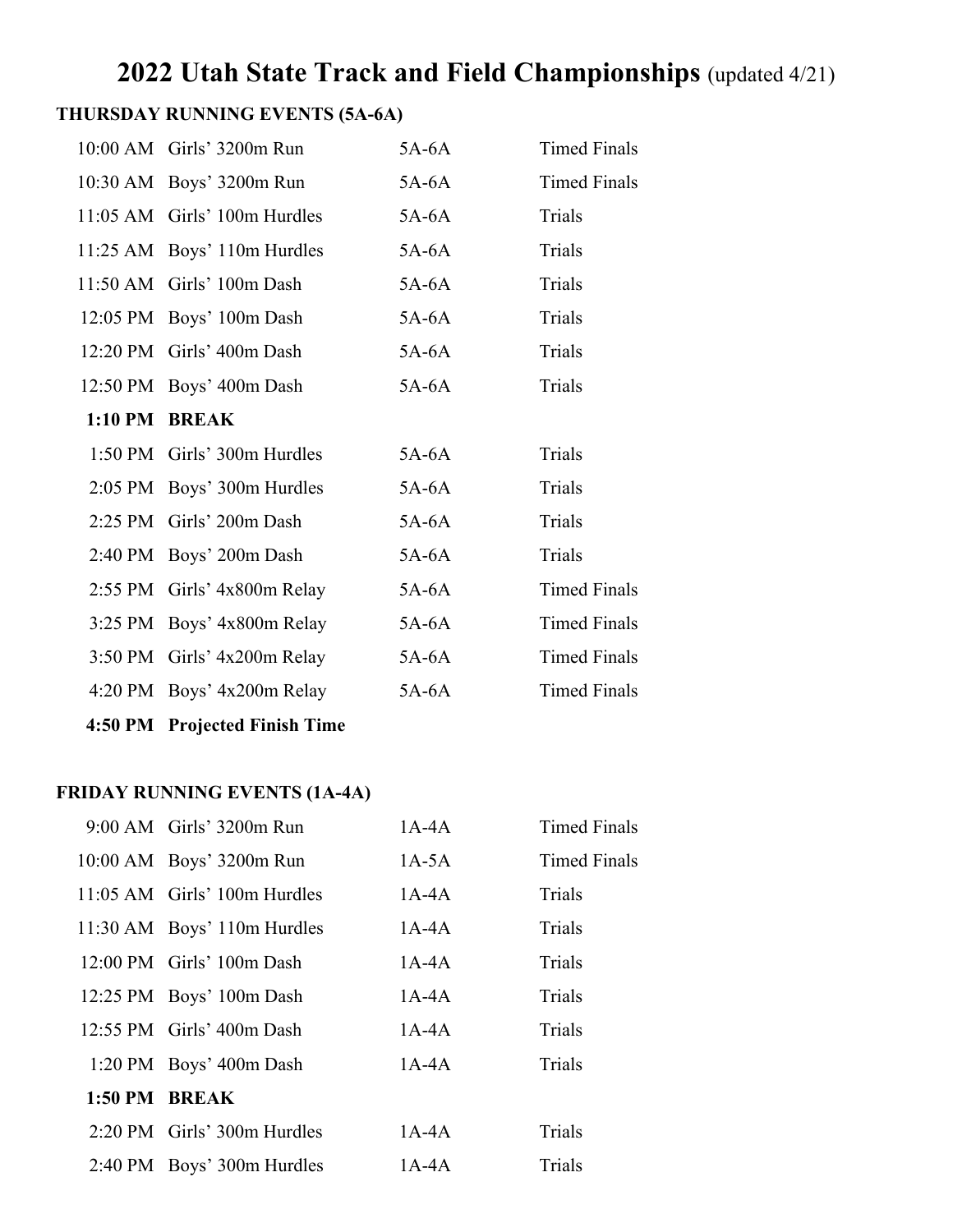| 6:05 PM Projected Finish Time |         |                     |
|-------------------------------|---------|---------------------|
| 5:50 PM Boys' 4x200m Relay    | 4A      | Timed Finals        |
| 5:35 PM Girls' 4x200m Relay   | 4A      | Timed Finals        |
| 4:55 PM Boys' Medley Relay    | $1A-3A$ | Timed Finals        |
| 4:15 PM Girls' Medley Relay   | $1A-3A$ | <b>Timed Finals</b> |
| 4:00 PM Boys' 4x800m Relay    | 4A      | Timed Finals        |
| 3:45 PM Girls' 4x800m Relay   | 4A      | Timed Finals        |
| 3:25 PM Boys' 200m Dash       | $1A-4A$ | Trials              |
| 3:05 PM Girls 200m Dash       | $1A-4A$ | Trials              |

# **SATURDAY RUNNING EVENTS (1A-6A)**

|                       | 7:30 AM Girls' 1600m Run     | $1A-6A$ | <b>Timed Finals</b> |
|-----------------------|------------------------------|---------|---------------------|
|                       | 8:30 AM Boys' 1600m Run      | $1A-6A$ | <b>Timed Finals</b> |
|                       | 9:25 AM Girls' 100m Hurdles  | $1A-6A$ | Finals              |
|                       | 9:45 AM Boys' 110m Hurdles   | $1A-6A$ | Finals              |
|                       | 10:05 AM Girls' 100m Dash    | $1A-6A$ | Finals              |
|                       | 10:20 AM Boys' 100m Dash     | $1A-6A$ | Finals              |
|                       | 10:35 AM Girls' 400m Dash    | $1A-6A$ | Finals              |
|                       | 10:55 AM Boys' 400m Dash     | $1A-6A$ | Finals              |
| <b>11:15 AM BREAK</b> |                              |         |                     |
|                       | 12:00 PM Girls' 300m Hurdles | $1A-6A$ | Finals              |
|                       | 12:15 PM Boys' 300m Hurdles  | $1A-6A$ | Finals              |
|                       | 12:30 PM Girls' 800m Run     | $1A-6A$ | <b>Timed Finals</b> |
|                       | 12:55 PM Boys' 800m Run      | $1A-6A$ | <b>Timed Finals</b> |
|                       | 1:25 PM Girls' 4x100m Relay  | $1A-6A$ | <b>Timed Finals</b> |
|                       | 2:30 PM Boys' 4x100m Relay   | $1A-6A$ | <b>Timed Finals</b> |
|                       | 3:40 PM Girls' 200m Dash     | $1A-6A$ | Finals              |
|                       | 3:55 PM Boys' 200m Dash      | $1A-6A$ | Finals              |
|                       | 4:10 PM Girls' 4x400m Relay  | $1A-4A$ | <b>Timed Finals</b> |
|                       | 4:55 PM Boys' 4x400m Relay   | $1A-4A$ | <b>Timed Finals</b> |
|                       | 5:40 PM Girls' 4x400m Relay  | $5A-6A$ | <b>Timed Finals</b> |
|                       | 6:15 PM Boys' 4x400m Relay   | $5A-6A$ | <b>Timed Finals</b> |
|                       | <b>6:50 PM TEAM AWARDS</b>   |         |                     |